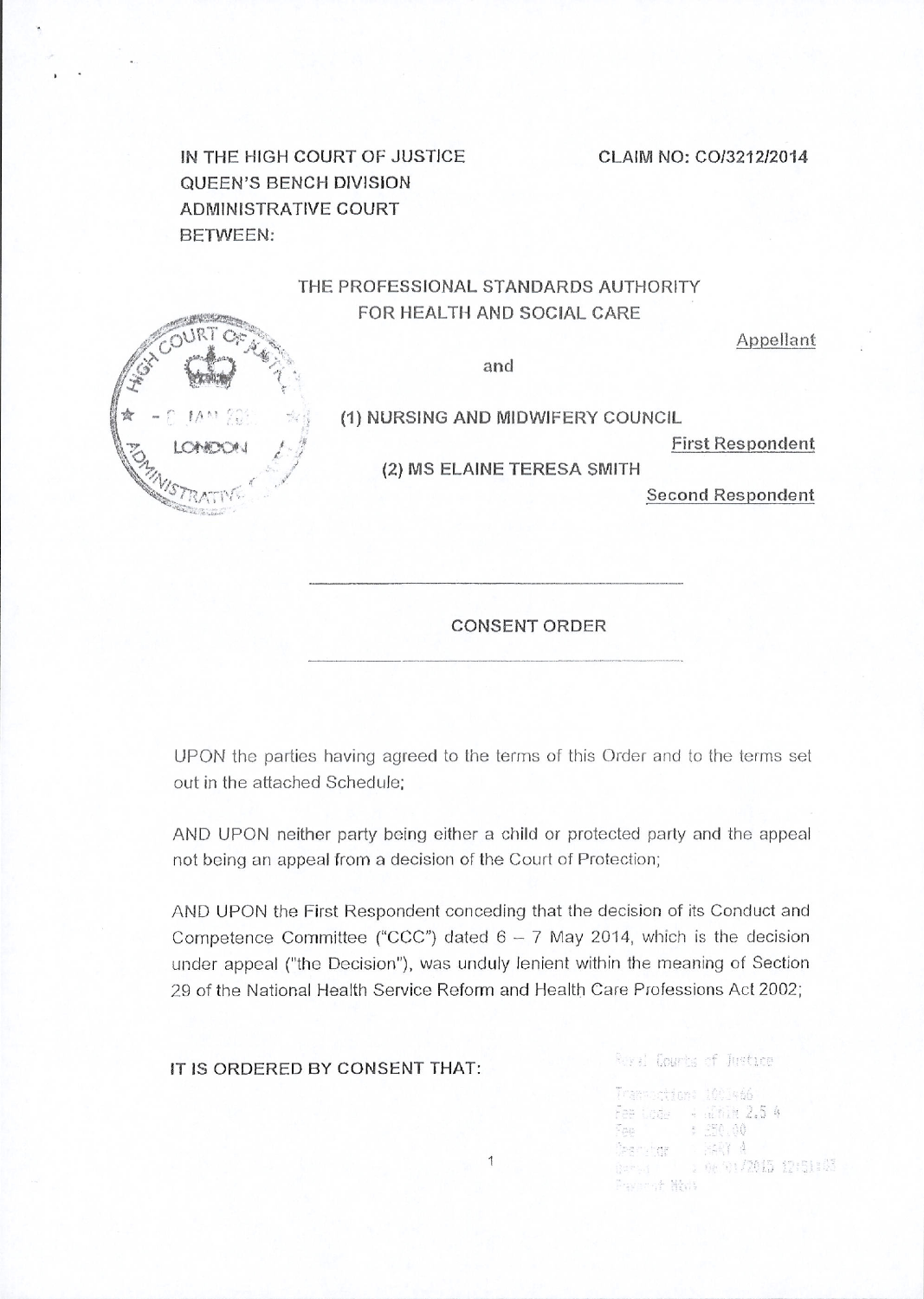- 1. The appeal is allowed;
- $2.$ The Decision (including the panel's individual decisions as to facts, misconduct, impairment of fitness to practise and sanction) is quashed;
- 3. The First Respondent's case against the Second Respondent is to be remitted to a differently constituted Panel of the First Respondent's CCC for rehearing on the charges attached to this Order as annex 2, and for reconsideration of the issues of misconduct, impairment of fitness to practise and sanction;
- 4. The First Respondent is to pay the Appellant's reasonable costs of the appeal, to be assessed if not agreed.
- The hearing of this appeal listed for 14 January 2015 is vacated. 5.

## WE CONSENT TO AN ORDER IN THE ABOVE TERMS.

Dated this day of 2014 Eilano JUNSIE, PARTNER  $0.00.011$ **CAPSTICKS SOLICITORS** NURSING AND ROYAL COLLEGE LLP **MIDWIFERY COUNCIL** OF NURSING 1<sup>ST</sup> Floor, 1 Kemble 1 St George's Road **RCN Legal Services** Wimbledon **Street** 3 Capital Court London London **Bittern Road SW19 4DR** WC2B 4AN Sowton Industrial **ADMINISTRATIVE COURT OFFICE** Estate BY CONSENT ORDER AS ASKED Exeter EX2 7FW 0 7 JAN 2015 Ref: AZS/089776 Solicitors for the Appellant For the First For the Second Respondent Respondent  $\overline{\mathcal{L}\mathcal{L}}$ Phi-ip a SHEARAL  $\overline{2}$ ALO LAWKIN